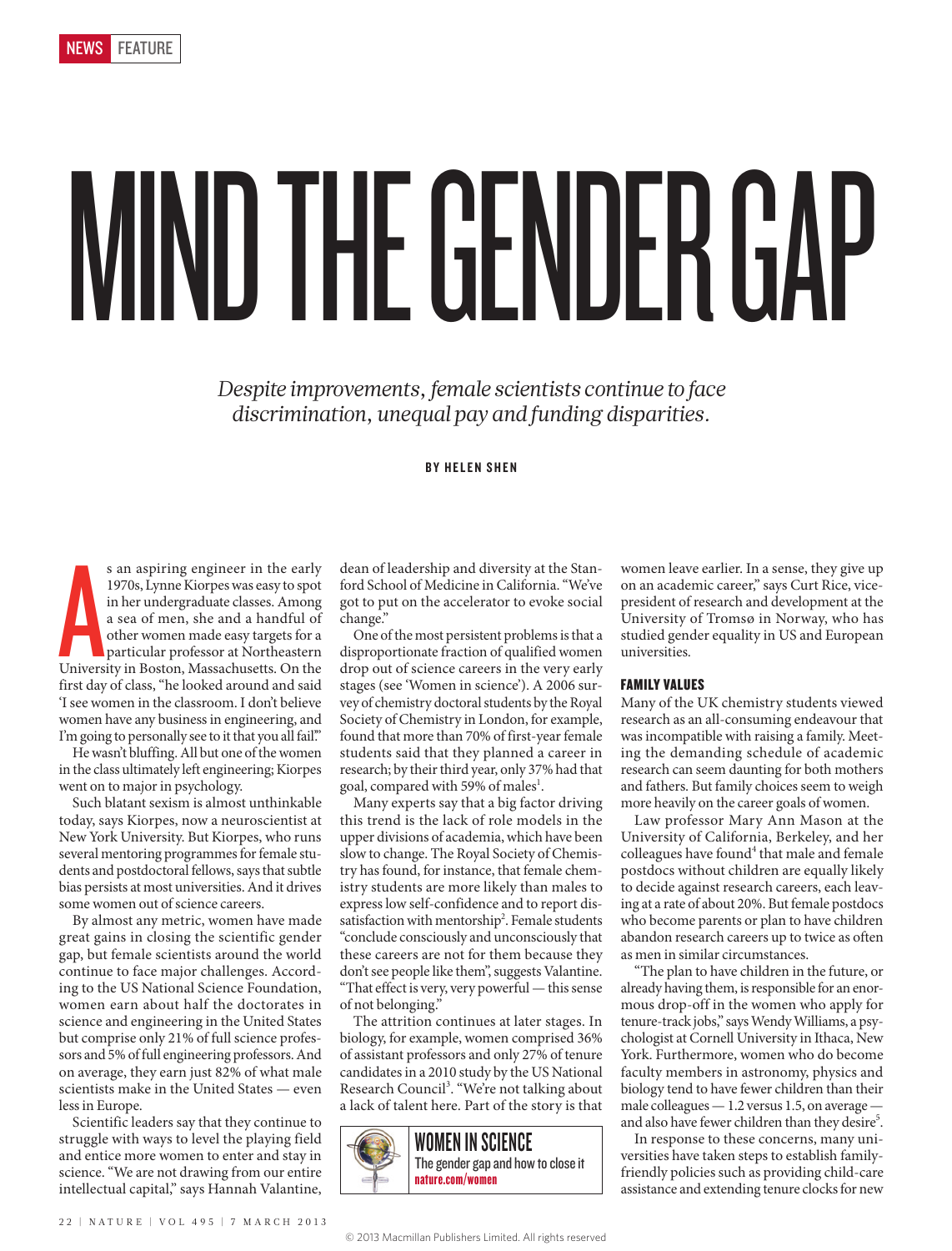### WOMEN IN SCIENCE: KEY  $\sim$ MANY HURDLES AHEAD The number of women studying and practising science has risen sharply, but women are **WOMEN** disproportionately driven away from scientific careers. **MEN** GRADUATE SCHOOL The fraction of women gaining doctorates in science has more than doubled in the United States since 1980 and is now nearing equity. In some European countries, women outnumber men in science degrees but there is significant variation between nations and fields. US FEMALE DOCTORAL RECIPIENTS IN SCIENCE AND ENGINEERING FEMALE DOCTORAL RECIPIENTS IN SCIENCE IN EUROPE (2006) Lithuania Italy Spain Belgium 50% 63% 52% 48% 40%  $40\%$  ...... UK France Germany The Netherlands 30% . . . . . . . . 2000 2009 38% 37% 35% 29% POSTGRADUATE POSITIONS a an A 2009 survey of postdoctoral fellows at the University of California showed that women who had children or planned to have them were more likely to consider leaving research. POSTDOCS WHO DECIDED AGAINST CAREERS AS RESEARCH FACULTY MEMBERS (2009) 41% 32% **"The plan to have children in the future,**  28% **or already having them, is responsible**  19% 20% 17% 20% 19% for an enormous drop-off in the women **who apply for tenure-track jobs."**  Wendy Williams, Cornell University No children or No children, but Children previous New children plans to have them plan to have them to postdoc since start of postdoc EARLY CAREER Female representation among science and engineering faculty members in the United States has lagged behind gains in graduate education, in part because many women do not apply for tenure-track jobs. But women who do apply are more likely than men to receive interviews and offers. Female Female applicants Female interviewees First job offers that PhDs (1999–2003) for academic jobs for academic jobs went to women **"At least part of the lack of applications is due to the fact that women look at these**  BIOLOGY 45% 26% 28% 34% **careers and don't see people like themselves." CHEMISTRY** 32% 18% 25% 29% Hannah Valantine, Stanford University **PHYSICS** 14% 12% 19% 20% RISING IN THE RANKS A study of US science departments showed that women were more successful than men in gaining tenure between 2002 and 2004. In Europe as in the United States, the gender gap is greater among senior than among junior faculty members. US TENURE DECISIONS 2002–04 GENDER GAP AMONG SCIENTISTS IN EUROPEAN UNIVERSITIES (2006)

SOURCE: NSF/REF. 12

SOURCE: NSF/REF. 12

SOURCE: REF. 4

SOURCE: REF. 4

SOURCE: NSF/WEBCASPAR

SOURCE: NSF/WEBCASPAR

SOURCE: REF. 3/REF. 12

SOURCE: REF. 3/REF. 12